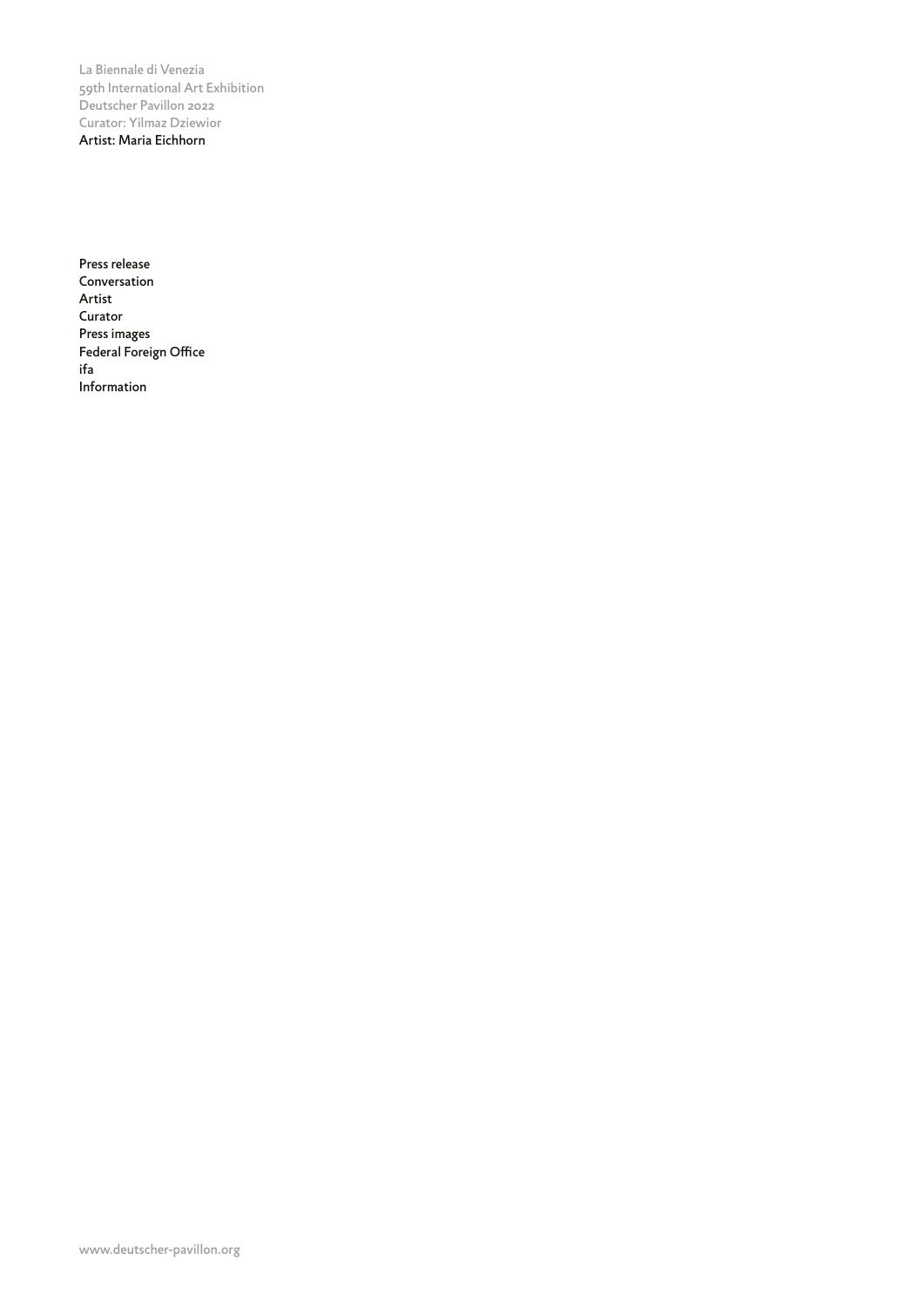## **MARIA EICHHORN**

**IN THE 2022 GERMAN PAVILION**

The German Pavilion at the 59th International Art Exhibition—la Biennale di Venezia in 2022 will feature the artist Maria Eichhorn. By choosing Eichhorn, who was born in Bamberg in 1962 and lives in Berlin, the curator Yilmaz Dziewior has decided in favor of an internationally highly recognized artist known as much for her conceptual approach as for her subtle sense of humor. With her visually minimal gestures, spatial interventions, and process-based works, Eichhorn critically examines institutional power structures and political and economic interrelationships.

Maria Eichhorn already drew wide notice in 2002 with her work *Maria Eichhorn Aktiengesellschaft* [Maria Eichhorn Public Limited Company], which she realized for the *Documenta11* in Kassel. It consisted in the artist's founding a public limited company with a special status that prohibited it from increasing its capital. By presenting foundation documents and the 50,000-Euro equity capital—placed in a display case in a neat bundle of a hundred brand-new 500-Euro bills—, she made a striking commentary on the relationship between art and the economy.

The *Rose Valland Institute* founded by Maria Eichhorn in 2017 on the occasion of the *documenta 14* likewise gained international attention. The project, which is still in progress today in cooperation with various scholarly institutions, researches and documents the dispossession of Europe's Jewish population. In a manner resembling her earlier projects for example *Restitutionspolitik / Politics of Restitution* (2003) and *In den Zelten ...* (2015)—, Eichhorn thus raises the issue of unresolved ownership and property structures from 1933 to the present and the continued effects of Nazism.

Maria Eichhorn is the artist I have always wanted to see in the German Pavilion at the Venice Biennale. Because in my view there are few artists who address themselves to German history and its impact on the present in as multifaceted and intensive a manner as Maria Eichhorn.

—Yilmaz Dziewior

Maria Eichhorn's work has been on view in numerous solo and group exhibitions in prestigious institutions and at international biennials. The artist has been teaching at the Zurich University of the Arts since 2003.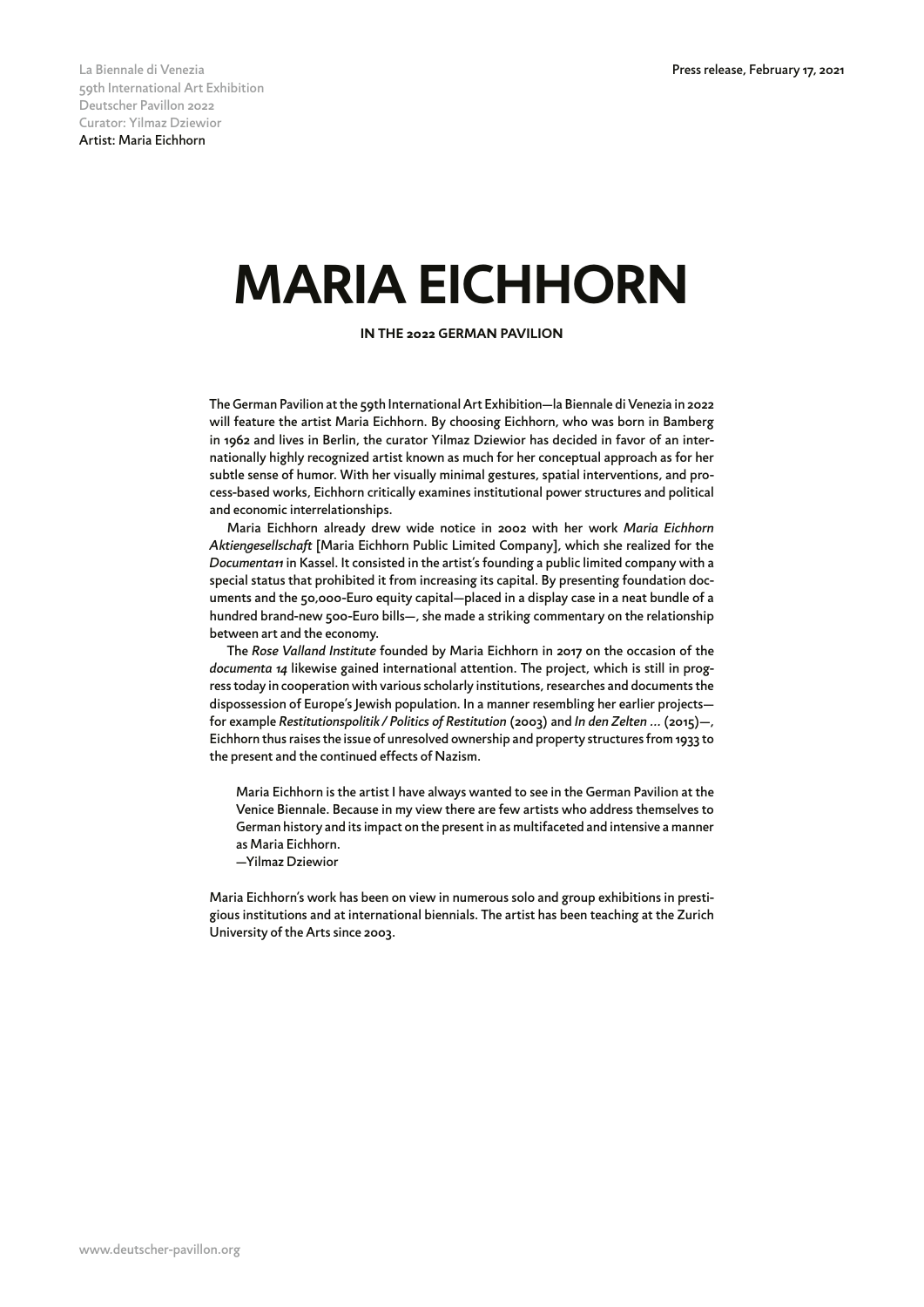## **CONVERSATION**

**BETWEEN YILMAZ DZIEWIOR AND MARIA EICHHORN ON THE OCCASION OF THE NOMINATION FOR THE 2022 GERMAN PAVILION AT THE BIENNALE DI VENEZIA**

- YD Do you still remember what went through your mind when I asked you whether you could imagine exhibiting in the German Pavilion at the next Biennale in Venice? I thought you seemed very relaxed, but you did want to know immediately whether you'd be exhibiting alone or with others.
- ME At first I was incredulous and amazed and at the same time very delighted about your invitation. I remember we talked for a long time about the Biennale's past and present and what it means to society, and about certain Biennale contributions. Our conversation gave me a sense of the seriousness and responsibility artists before me have attached to this task. In any case, I was glad that we've known each other for so long, have already worked together several times, that we're a team built on trust.
- YD When I've visited the German Pavilion in the past, I've often asked myself which artist I would have presented there. In that sense, I've often tried to imagine one day being responsible for the German Pavilion in Venice in the role of curator, though admittedly never in great depth. Was it like that for you, too? I mean, did you ever think of possibly taking on this task as an artist?
- ME No, I didn't start thinking about it until you invited me.
- YD I think it's downright surprising that you've never exhibited in the German Pavilion before because you've addressed yourself repeatedly to various topics related to German history. I'm thinking above all of *Restitutionspolitik / Politics of Restitution* (2003) and *In den Zelten ...* (2015), and of course the *Rose Valland Institute* (2017) you founded in the context of the *documenta 14*. All of these projects are about unresolved ownership and property structures from 1933 to the present—that is, about how Nazism continues to have an impact today in the broadest sense. The architecture of the German Pavilion in Venice can also be interpreted as a symbol of that period. What's your view on the subject?
- ME Several artists have grappled with the architecture of the German pavilion and with German history. There have been a number of attempts and proposals to redesign the pavilion. Since its monumental reconstruction in the Nazi period, the building has undergone various changes—inside and out.

 In 1957, for example, the documenta founder Arnold Bode had the idea of redesigning the pavilion in such a way as to give it a more democratic look. He wanted to renew the façade, move the entrance, and have a second level constructed in the interior—an idea later exhibition contributions picked up on. The issue of how we should deal with the architectural vestiges of the Nazi era, or with Nazi architecture, is one of ongoing topicality. With regard to the German Pavilion in Venice, I share the view of Hans Haacke and others that, historically speaking, the pavilion should be preserved as a monument. History, which also conveys itself to us in architecture, can't just simply be dismantled and belied like with the Palast der Republik in Berlin, which was replaced with a fake Schloss.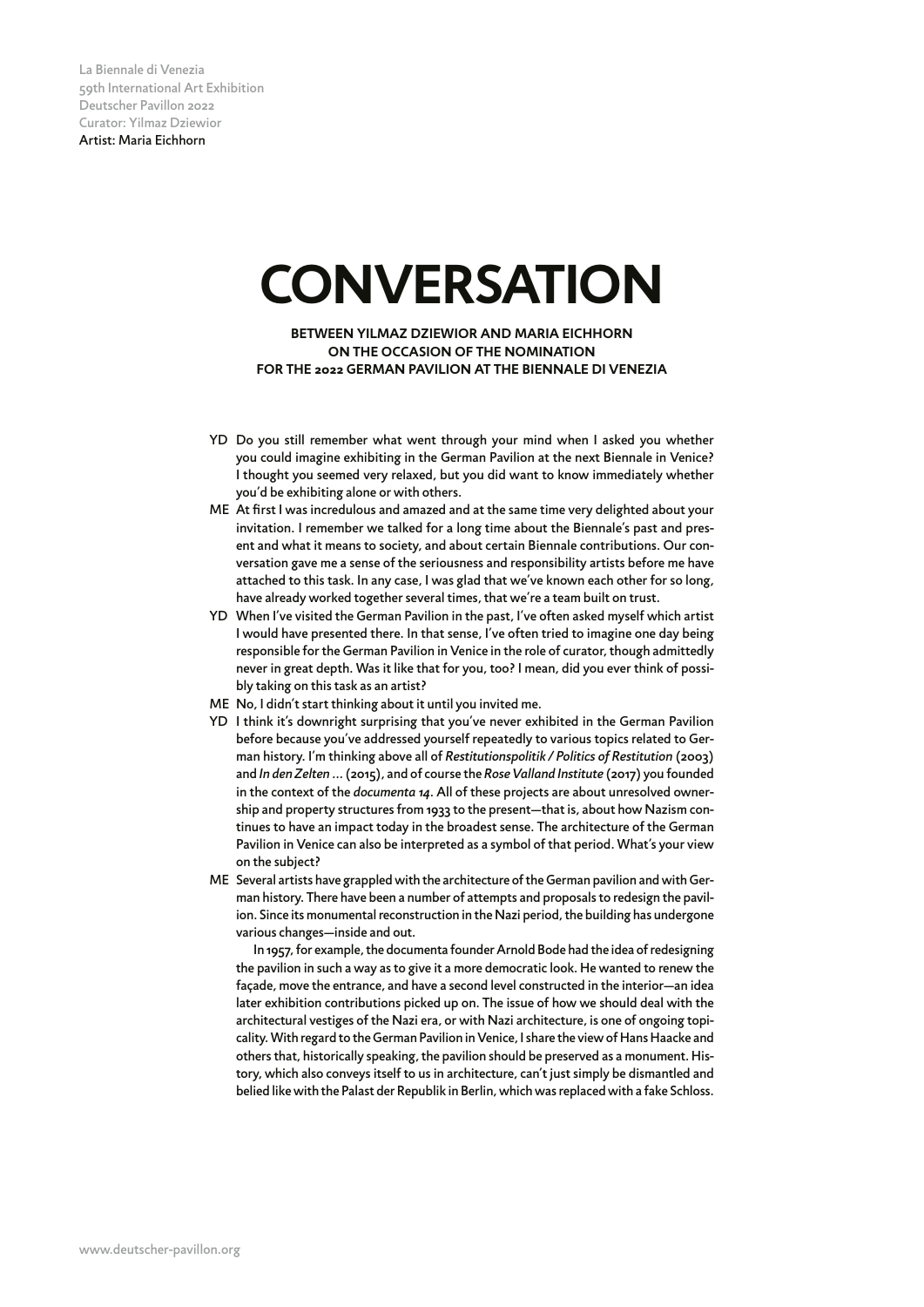- YD What contributions to the German Pavilion have you especially liked and why?
- ME I especially remember contributions by artists who responded to the site, for example Sigmar Polke, whose works reacted to the humidity of the lagoon and who showed a painting entitled *Polizeischwein* (*Police Pig*) on the pavilion's façade, right next to the words "Bundesrepublik Deutschland." Then there was Hans Haacke, who made reference to the history of the pavilion and broke up the floor. The commissioner Klaus Bußmann's nomination of Hans Haacke and Nam June Paik, which questioned national affiliation, was quite foresighted. I liked Katharina Fritsch for the clarity of her contribution. Isa Genzken, who hid the façade behind scaffolding. Liam Gillick and his talking cat. Hito Steyerl's attack on the Deutsche Bank, and finally Natascha Sadr Haghighian, who involved herself performatively by disguising herself and focused on the AnkER centres.
- YD It's not uncommon for your works to bear specific reference to the exhibition site for which they're made. Against that background, what does it mean to you to exhibit in the German Pavilion?
- ME The German Pavilion is symbolically charged and presents a challenge to artists on several very different levels. With every attempt at deconstruction you're confronted with that fact, but it also makes it fun. Without departing from that aspect, I regard the German Pavilion not as isolated, but as part of an ensemble and engaged in interplay with other pavilions and other country participations in terms of national-territorial and geopolitical, global-economic, and ecological developments.

 Why was the Biennale founded in 1895? When were the respective country pavilions built? Which countries have never been represented and why? Is the Biennale really still a mirror of politics between nation states, as is often assumed, or hasn't its representative function actually already long been brokered in a transnational arena of the art market extended by capital?

 Then there's the question of ownership: Who do the pavilions belong to? The fact that Venice continues to adhere to the model of national pavilions is inseparably linked to the fact that, like embassy buildings, the Giardini pavilions are the property of the respective countries—except the U.S. pavilion, which is owned by the Guggenheim Foundation. And country participations without their own Giardini pavilions copy this dominant structure almost without exception. How would art be produced and received more independently of such constructions of national identity? The individual state, to refer to Hannah Arendt, can be seen as an abstract structure consisting of many nationalities, which could help dissolve the concept of the nation.

- YD Country contributions at the Biennale in Venice are also always associated with attributions and expectations regarding national representation and cultural affiliation. How will you deal with the expectations that might be placed on you?
- ME I don't think art is subject to the kind of representation that occurs in politics or religion, where figures with a claim to leadership and representation play a prominent role. Most of the artists who do a Biennale pavilion, including the German Pavilion, simply see it as an assignment either to pursue their accustomed work and show that, or to expose grievances, question politics, initiate forms of solidary exchange between groups of society, take a stance, etc. In my view, an artist is not a representative of a country, but of a certain attitude, a certain way of thinking and acting in relation to a given situation.

As for the question of affiliation: I conceive of myself as a mixture of multiple identities and non-identities and distinguish myself from myself. It's not me as a person but my work that's supposed to be the focus of the attention. I make my work and then recede into the background.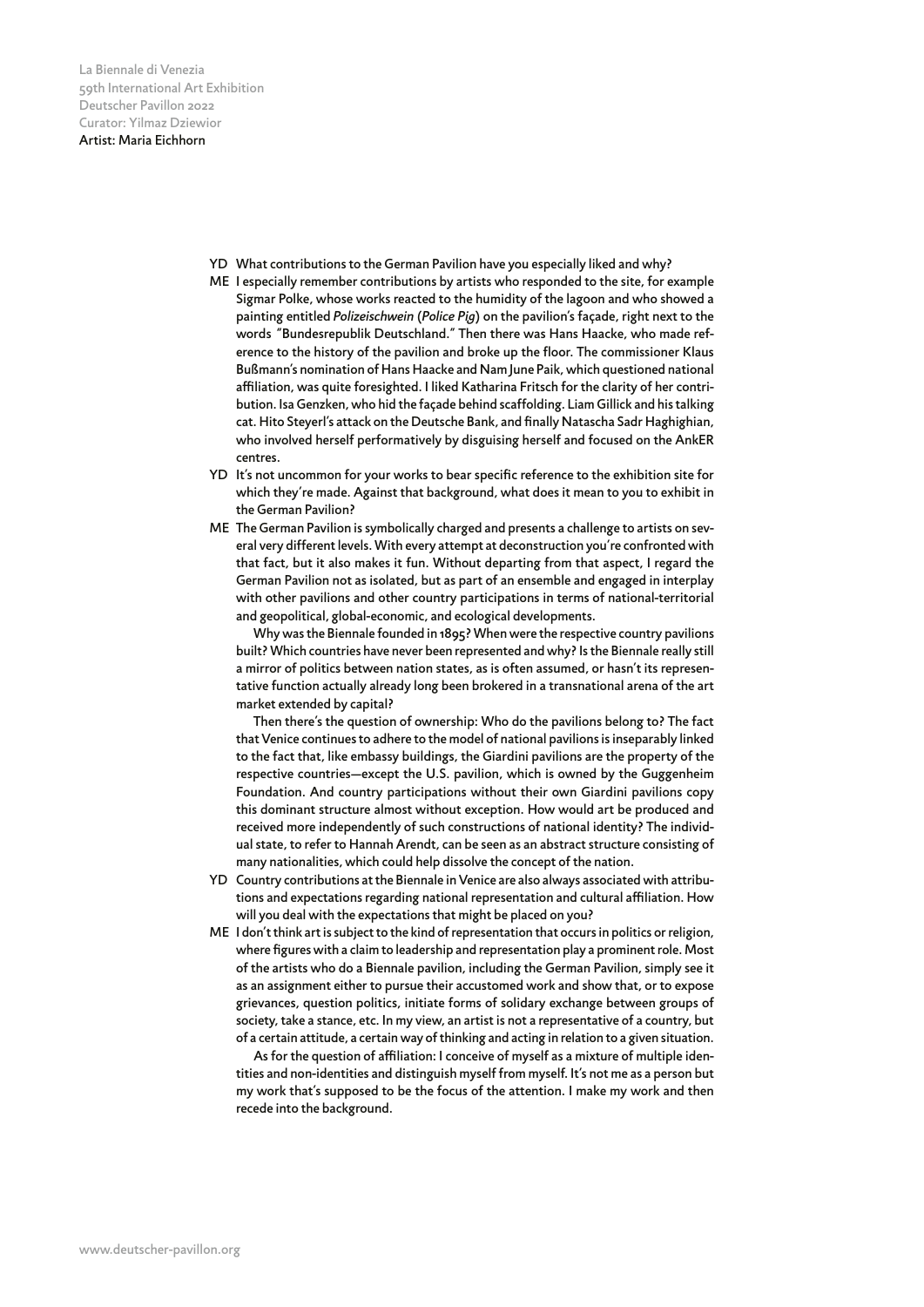- YD Biennials are a special kind of exhibition format you've already had a lot of experience with, for example through your participation in Istanbul (1995 and 2005), Yokohama (2001), Berlin (2004 and 2008), Łódź (2004), Sevilla (2006), and Guangzhou (2008). You've even contributed to the Venice Biennale three times in the past—in 1993, 2001, and 2015. Do you think those experiences will help you in Venice in 2022?
- ME Yes, definitely. But conversations with colleagues and artist friends who have exhibited in the German Pavilion or other pavilions in the past are also instructive and helpful.
- YD Large-scale exhibitions like biennials are coming under fire more and more frequently, also with regard to the ecological implications of the excessive travelling they're associated with. Neither art insiders nor art tourism necessarily contribute to improving the ecological footprint. How do you see the relationship between ecology and large-scale exhibitions?
- ME Ironically, the 1895 Venice Biennale was founded in response to Venice's economic decline as a way of boosting the economy and the tourist industry. And by the way, that's often the modus operandi for newly founded biennials to this day. Now, 126 years later, we have to bear the consequences of an excessive tourist industry. The Venice Biennale, and the culture industry in general, are part of the ecological disaster. In addition to social displacement and real estate speculation, cruise and mass tourism are huge problems in Venice. The Comitato No Grandi Navi has been protesting against the cruise and luxury liners for years already, and the Venice Climate Camp activists carry out campaigns demanding that tourists stay away from Venice.
- YD Do you think the pandemic that's still very much with us today will have an impact on your work? And how will it be reflected in Venice in 2022?
- ME No one knows how things will be in 2022. But Covid-19 has been raging for more than a year and has had extreme consequences for nearly all areas of life. The pandemic is going to have a lasting impact already for that reason alone, even if it's not being talked about directly.
- YD Without revealing too much at this early stage, how would you characterize your contribution in Venice in 2022 in three sentences?
- ME I'll try it in two: The work is accessible. It can be experienced both conceptually andphysically and in motion—on site.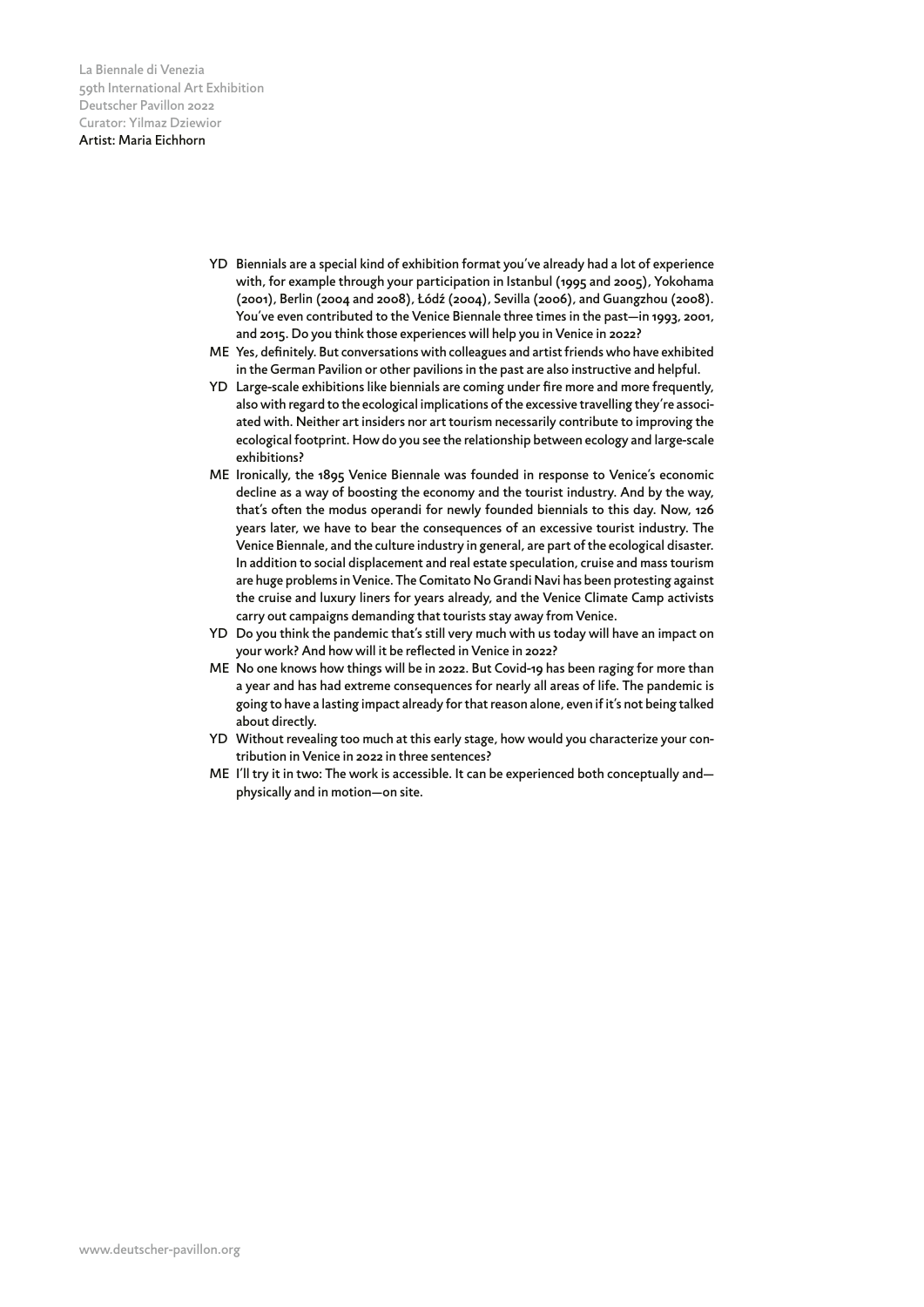## **ARTIST**

Maria Eichhorn's artistic projects are usually processual in nature and aspire to illuminate and transform existing social orders.

Within the context of her work, she often poses the question of ownership. On the occasion of the *Sculpture. Projects in Münster 1997*, Eichhorn explored the topic of land holding and purchased a plot in the city center. When she sold the property, she donated the proceeds to an organization that combats gentrification. For her presentation at the *Documenta11* in Kassel she founded the *Maria EichhornAktiengesellschaft* [Maria Eichhorn Public Limited Company](2002), whose share capital was withdrawn from the monetary cycle and whose shares were transferred to the company itself. Her exhibition *Restitutionspolitik / Politics of Restitution* (2003) at the Lenbachhaus in Munich marked the beginning of her search for artworks stolen from Jewish ownership in the Nazi era—a topic she continued to pursue in later projects. For her contribution to the exhibition *Wohnungsfrage* [Housing Question] at the Haus der Kulturen der Welt in Berlin, she realized a work entitled *In den Zelten 4 / 5 / 5a / 6 / 7 / 8 / 9 / 9a / 10, Kronprinzenufer 29 / 30, Beethovenstraße 1 / 2 / 3 (1832 to 1959) > John-Foster-Dulles-Allee 10 (since 1959), Berlin* (2015) to determine the ownership structure of the property on which the building was erected. Consisting among other things of floor drawings, excerpts from the registry of deeds, and related texts, this work exposes the fact that the Kongresshalle (now the Haus der Kulturen der Welt) was built partially on expropriated land for which restitution should have been paid. For *Building as Unowned Property* (2017—), the work she presented at the *documenta 14*, she purchased a property in Athens in order to convert it into unowned property, and founded the *Rose Valland Institute* (2017—) in Kassel for research on the dispossession of Europe's Jewish population and its lingering effects until the present.

Maria Eichhorn concerns herself as intensively with the relationship between ownership and possession as with that between work, value, and time. Her exhibition *5 weeks, 25 days, 175 hours* (2016) at the Chisenhale Gallery in London consisted in giving all the employees time out from their work. The institution remained closed for the duration of the show. The same year, Maria Eichhorn had the city of Cologne hire her as a research associate at the Museum Ludwig and, in a work called *Employment Contract between the City of Cologne, Represented by the Mayor, and Ms. Maria Eichhorn* (2016), addressed herself to the status society assigns to artistic work.

Maria Eichhorn was born in Bamberg in 1962 and lives in Berlin. She studied with Karl Horst Hödicke at the Berlin University of the Arts between 1984 and 1990. She has been teaching as a professor since 1999, initially as a guest professor at the California Institute of the Arts in Valencia and since 2003 at the Zurich University of the Arts.

In addition to her participation in the documenta in Kassel in 2002 and in Athens and Kassel in 2017, Maria Eichhorn has participated in the Biennale di Venezia several times (2015, 2001, 1993) as well as in numerous other international biennials, for example in Guangzhou (2008), Berlin (2008, 2004), Sevilla (2006), Istanbul (2005, 1995), Łódź (2004)*,* and Yokohama (2001) and in the *Sculpture. Projects in Münster 1997*. She has been exhibiting her work in prestigious institutions since 1986. From 2018 to 2019, the Migros Museum für Gegenwartskunst in Zurich presented an extensive monographic show of her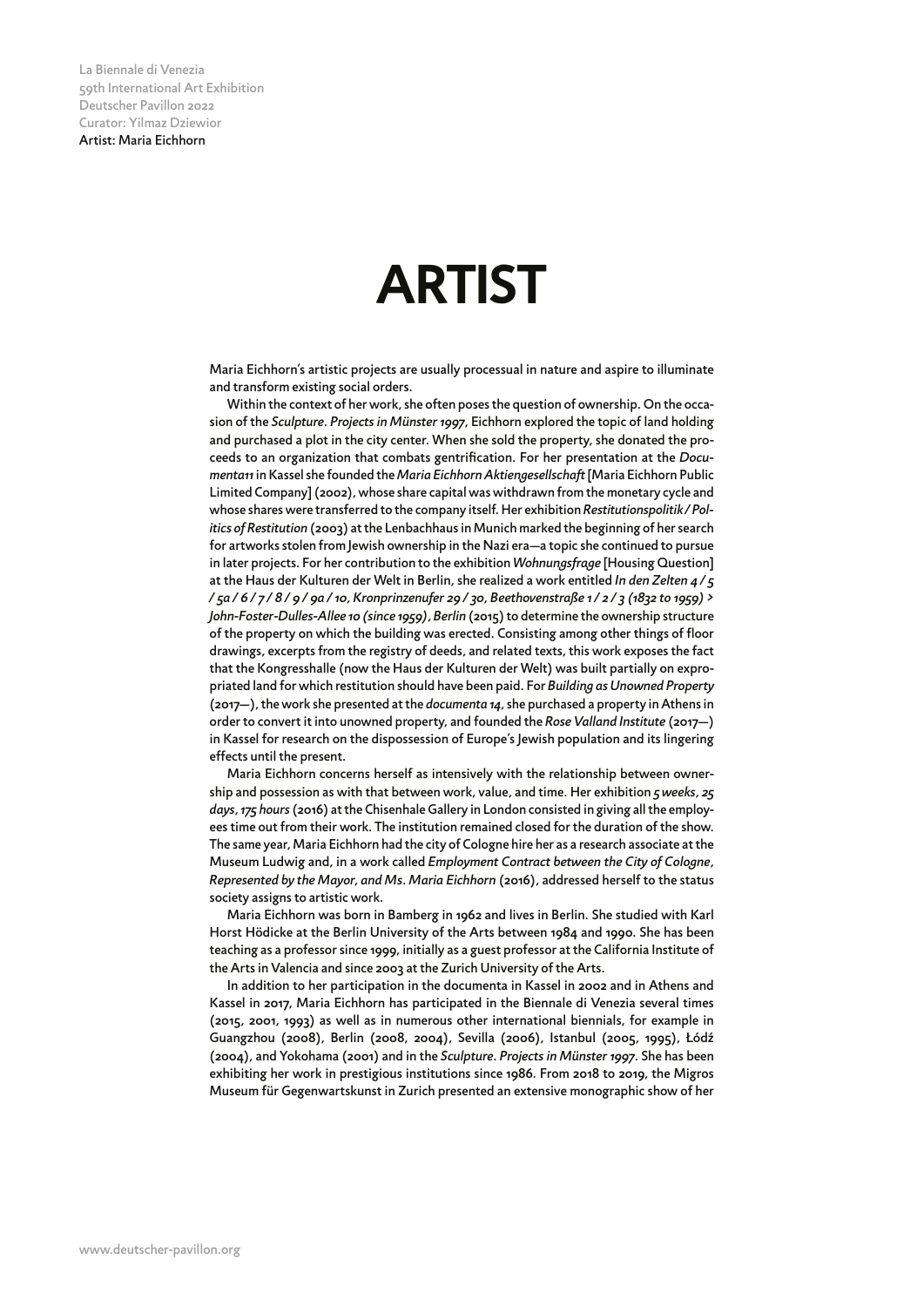work entitled *Zwölf Arbeiten / Twelve Works (1988—2018)*. Solo exhibitions featuring Maria Eichhorn have also taken place at the Chisenhale Gallery in London (2016), the Morris and Helen Belkin Art Gallery in Vancouver (2015), the Kunsthaus Bregenz (2014), the Van Abbemuseum in Eindhoven (2007—2010), the Lenbachhaus in Munich (2003), the Kunsthalle Bern (2001), the Portikus in Frankfurt am Main (1999), the Kunsthaus Zürich (1997), and elsewhere. Eichhorn's work has moreover been on view in numerous group exhibitions, for example at the MACRO—Museo d'Arte Contemporanea di Roma (2021), the Jewish Museum in New York (2021, 2016), the IVAM—Institut Valencià d'Art Modern (2019), the Swiss Institute in New York (2018, 2009), the Museum Ludwig in Cologne (2016, 2010), the Stedelijk Museum in Amsterdam (2015), the Haus der Kulturen der Welt in Berlin (2015), the mumok—Museum Moderner Kunst Stiftung Ludwig in Vienna (2015, 2013), the Jeu de Paume in Paris (2013), the Centre Pompidou in Paris (2009), the Institute of Contemporary Arts in London (2009), the San Francisco Museum of Modern Art (2008), the Hamburger Bahnhof—Museum für Gegenwart in Berlin (2008, 2002, 2001), the Museo de Arte Carillo Gil in Mexico City (2003), the Musée d'Art Moderne de la Ville de Paris (2000, 1992), the Castello di Rivoli—Museo d'Arte Contemporanea in Turin (1996), the Serpentine Gallery in London (1995), the Centro de Arte Reina Sofía in Madrid (1994), the Museum of Contemporary Art in Sydney (1993), and the Palazzo delle Esposizioni in Rome (1991).

Maria Eichhorn's publications include the *Film Lexicon of Sexual Practices / Prohibited Imports* (2019); *Maria Eichhorn Werkverzeichnis / Catalogue Raisonné 1986—2015* (2017); *5 weeks, 25 days, 175 hours* (2016); *In den Zelten 4 / 5 / 5a / 6 / 7 / 8 / 9 / 9a / 10, Kronprinzenufer 29 / 30, Beethovenstraße 1 / 2 / 3 (1832 bis/to 1959) > John-Foster-Dulles-Allee 10 (seit/ since 1959), Berlin* (2015); *Die Zeitkapsel im Wasserfall der Steinach / The Time Capsule in the Waterfall on the Steinach River* (2012); *The Artist's Contract: Interviews with Carl Andre, Daniel Buren, Paula Cooper, Hans Haacke, Jenny Holzer, Adrian Piper, Robert Projansky, Robert Ryman, Seth Siegelaub, John Weber, Lawrence Weiner, Jackie Winsor* (2009); *Between Artists* (with John Miller, 2008); *Maria Eichhorn Aktiengesellschaft* (2007); *von 12,37 bis 36,08 = 24,94 von 100%* (2007); *CAMPUS: Politische Mündigkeit / Political Responsibility / Emancipazione politica* (2005); *Restitutionspolitik / Politics of Restitution* (2004); and *Das Geld der Kunsthalle Bern / Money at Kunsthalle Bern* (2001/2002). In 2017, Maria Eichhorn launched the website *www.rosevallandinstitut.org*.

Among the awards Maria Eichhorn has received for her work are the George Maciunas Prize (1992), the Arnold Bode Prize of the City of Kassel (2002), and the Paolo Bozzi Prize for Ontology of the University of Turin (2018). From 2018 to 2020 she was a Georg Simmel grant recipient as well as a fellow at the Käte Hamburger Center for Advanced Study in the Humanities "Law as Culture" of the Bonn University, which, in cooperation with the Department of Art History, housed her *Rose Valland Institute*.

Since 2020, Eichhorn has been a research fellow of the Berlin Artistic Research Grant Programme. In 2021 she will receive the Käthe Kollwitz Prize of the Academy of Arts in Berlin.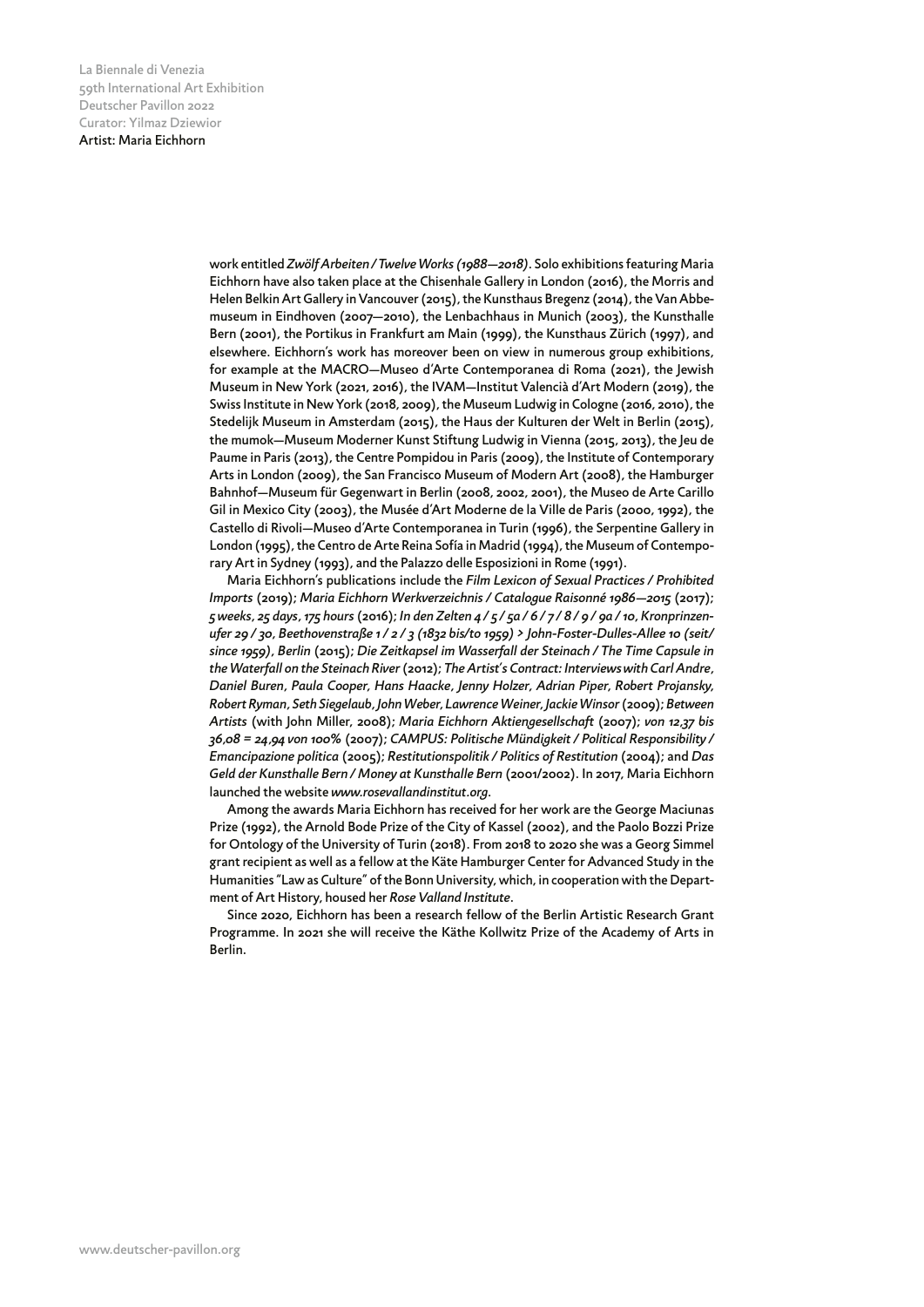# **CURATOR**

Yilmaz Dziewior, born in Bonn in 1964, lives in Cologne. He studied art history in Bonn and London and earned his doctorate at the Humboldt-Universität zu Berlin in 2005 with a thesis on the architect Ludwig Mies van der Rohe.

Since February 2015, Yilmaz Dziewior has served as director of the Museum Ludwig in Cologne, where he already worked from 1996 to 1999. From 2009 to 2015 he directed the Kunsthaus Bregenz (KUB). For the Austrian Pavilion of the 56th Biennale Arte in Venice in 2015, he curated the contribution by Heimo Zobernig in the capacity of commissioner. Before working in Bregenz, Dziewior directed the Kunstverein in Hamburg for eight years and taught art theory as a professor at the University of Fine Arts there. In addition to publishing regularly in *artforum* (New York), *Camera Austria* (Graz), and *Texte zur Kunst* (Berlin), he has edited more than sixty books and catalogues on twentieth and twentyfirst-century art and written catalogue contributions for institutions such as the Stedelijk Museum in Amsterdam, the Kunsthalle in Hamburg, the Kunstsammlung Nordrhein-Westfalen in Düsseldorf, and the Museum of Contemporary Art in Los Angeles.

Dziewior's curatorial work is distinguished by a pronounced interest in social issues with a special focus on identity-political and cultural attributions. He pursues an interdisciplinary approach that is evident above all in exhibitions and projects he has carried out at the interfaces to architecture (e.g. with Arno Brandlhuber, raumlabor Berlin, Kuehn Malvezzi, Eckhard Schulze-Fielitz) as well as theatre and dance (e.g. with She She Pop, Yvonne Rainer). The analysis of the respective context is a basic premise of his work, as reflected in the various experimental exhibition series he has initiated: *HERE AND NOW at Museum Ludwig* in Cologne, the *KUB Arena* in Bregenz, and *Insert* for the Hamburg Kunstverein.

Over the past twenty years, Dziewior has collaborated with Yael Bartana, Cosima von Bonin, Maria Eichhorn, VALIE EXPORT, Harun Farocki, Andrea Fraser, Wade Guyton, Barbara Kruger, Gabriel Orozco, Ed Ruscha, Pascale Marthine Tayou, Rosemarie Trockel, Danh Võ, and Haegue Yang on major solo exhibitions. His group exhibitions have included *Formalism: Modern Art, Today*; *This Place Is My Place—Desired Spaces; Whose History*; *That's the Way We Do It: Techniques and Aesthetics of Appropriation*; *Love Is Colder Than Capital*; and *We Call It Ludwig: The Museum Is Turning 40!*

Yilmaz Dziewior has been on the jury of the Kulturakademie Tarabya since August 2019.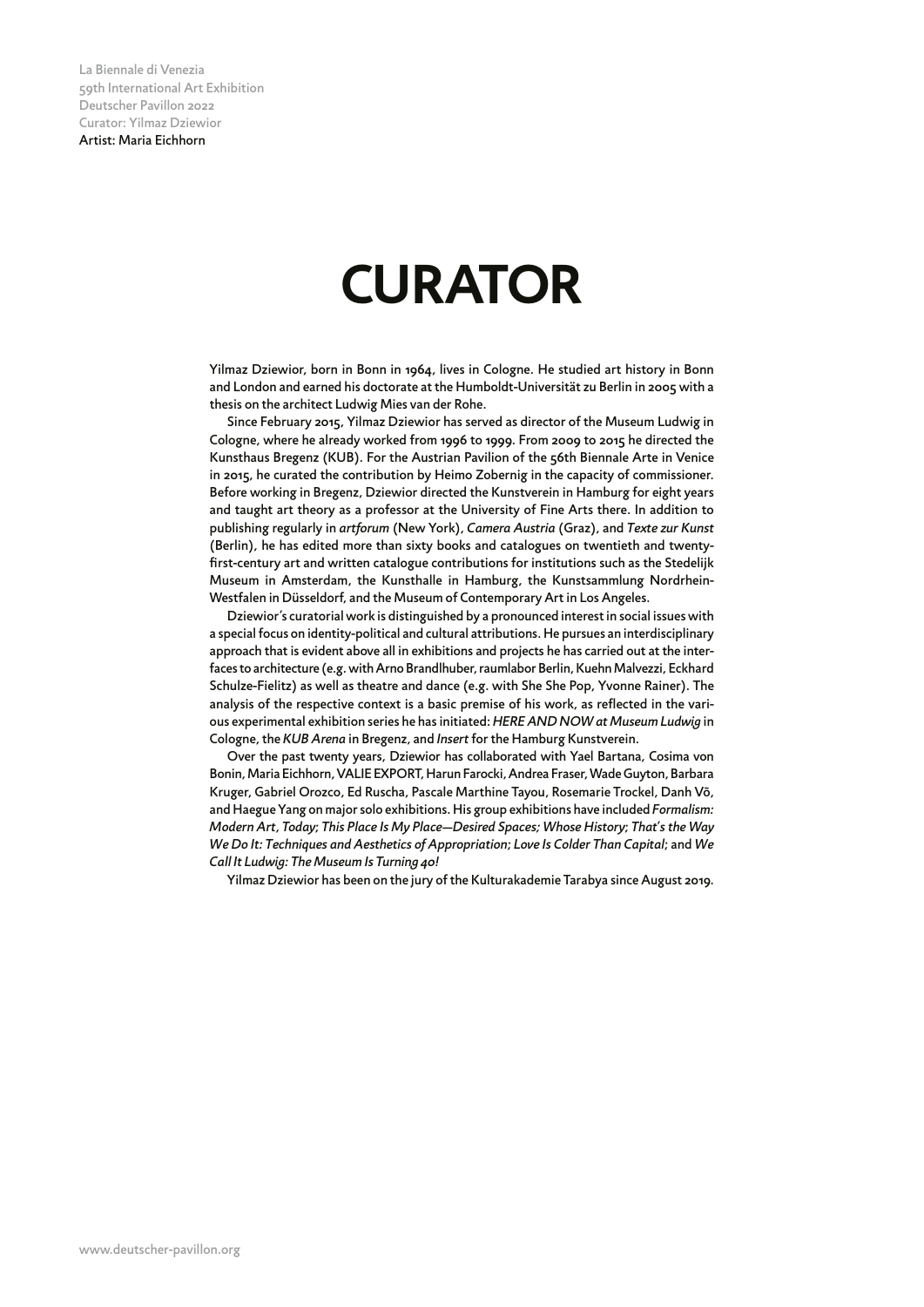German Pavilion 2022 59th International Art Exhibition La Biennale di Venezia Curator: Yilmaz Dziewior Artist: Maria Eichhorn

# **PRESS IMAGES**



Maria Eichhorn, *Maria Eichhorn Aktiengesellschaft* [Maria Eichhorn Public Limited Company], 2002, detail, exhibition view, documenta 11, Kassel, © Maria Eichhorn / VG Bild-Kunst, Bonn 2021, photo: Werner Maschmann



Maria Eichhorn, *Rose Valland Institute*, 2017, detail: *Unlawfully acquired books from Jewish ownership*, exhibition view, documenta 14, Neue Galerie, Kassel, © VG Bild-Kunst, Bonn 2021, photo: Mathias Völzke



Maria Eichhorn, *D. S. B. D. S. D. S. B. D. U. D. U. B. D. U. D. U. B. D. S. / A Lion in an Empty Room*, 1990, exhibition view, So oder so, Künstlerhaus Bethanien, Berlin, © Maria Eichhorn / VG Bild-Kunst, Bonn 2021, photo: Werner Zellien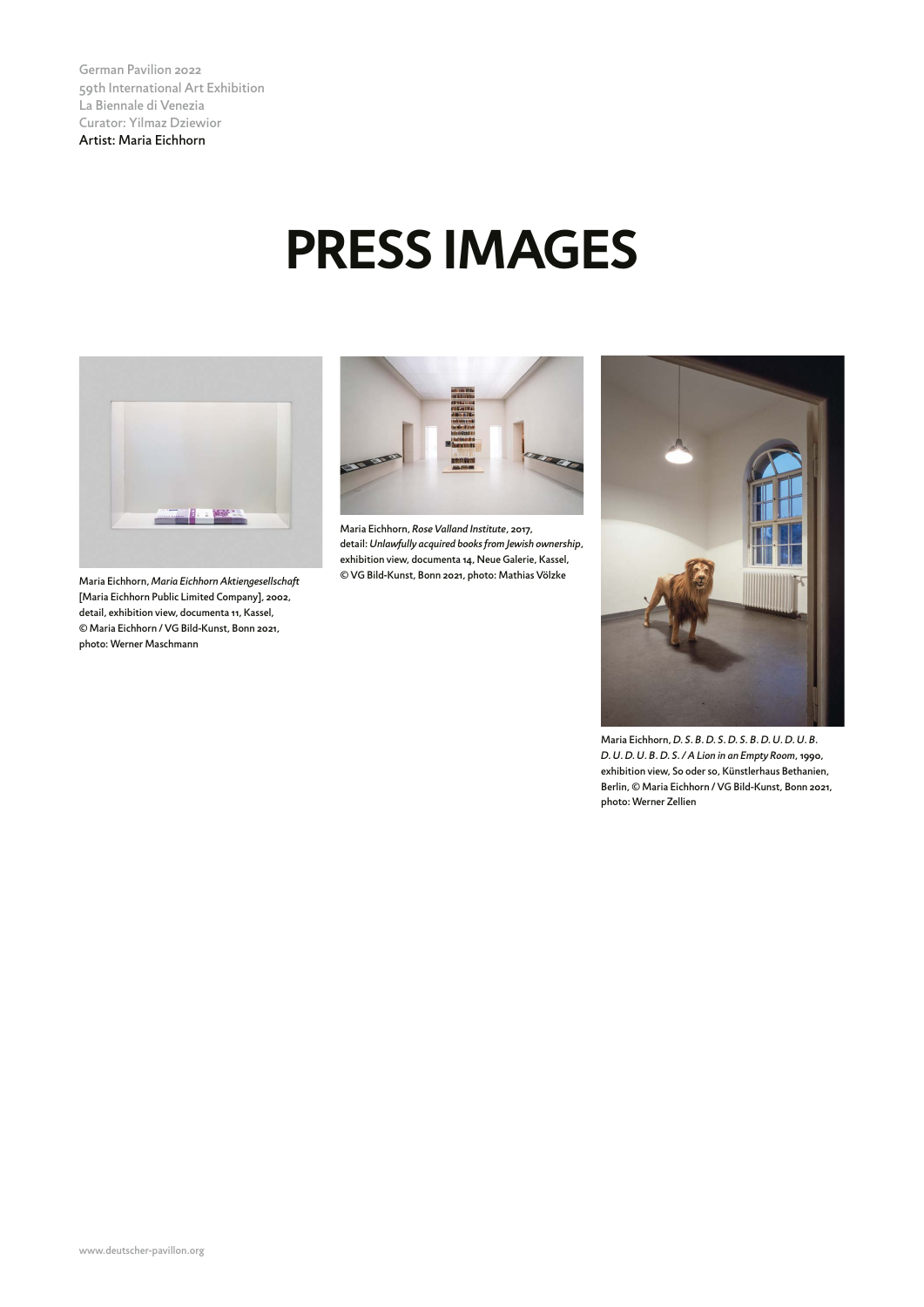# **FEDERAL FOREIGN OFFICE**

**STATEMENT ON THE 2022 GERMAN PAVILION BY MICHELLE MÜNTEFERING, MINISTER OF STATE FOR INTERNATIONAL CULTURAL RELATIONS AND EDUCATION POLICY AT THE FEDERAL FOREIGN OFFICE**

The International Art Exhibition in Venice is one of the world's most important contemporary art shows. It thrills and inspires visitors as they wander about the national pavilions and exhibition grounds, where the distinction between inside and outside gradually disappears.

Even though the regular biennial rhythm has been interrupted by COVID-19, preparations for 2022 are in full swing. Looking ahead to the next International Art Exhibition gives us hope-especially in these difficult times-that we will be able to enjoy the works on display, and meet with one another, in person.

The COVID-19 crisis has accelerated many developments that are preoccupying all of humanity. We are confronted head on by the question of how we want to live together in the future. Fora like the International Art Exhibition in Venice can provide important input in this regard.

In 2022, the German Pavilion, which is being curated by Yilmaz Dziewior, will once again put very exciting work on display. By unrelentingly exploring art's significance for society and issues such as identity and diversity, he opens up the canon of Western art and questions narratives and social stereotypes. And he has enthusiastically set to work on this project, despite the difficult present-day circumstances. We can all expect to be impressed by the artistic forms of expression he will find.

I would also like to thank the staff of ifa (Institut für Auslandsbeziehungen). For many years, they have worked hard to help put on Germany's exhibits at the International Art Exhibition. The Federal Foreign Office, which provides the basic funding for the German Pavilion at these events, is grateful for the support of such a valued partner.

I wish all artists and organizers every success and all the strength and energy they will need between now and the big event. I look forward to seeing you in Venice—at a gathering that we all await with redoubled anticipation!

Federal Foreign Office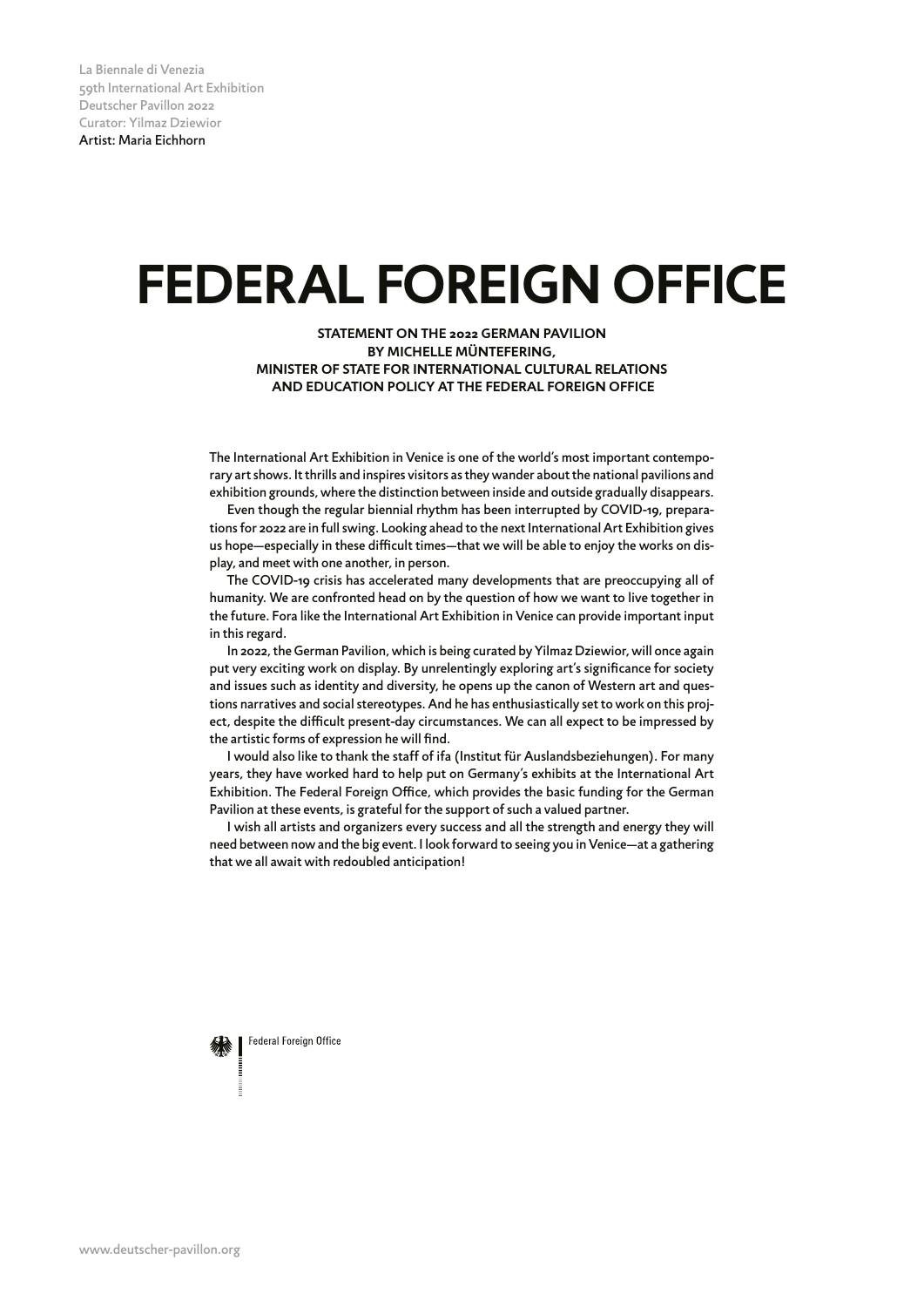### **IFA**

### **INSTITUT FÜR AUSLANDSBEZIEHUNGEN ON THE ANNOUNCEMENT OF THE ARTISTIC POSITION FOR THE GERMAN PAVILION AT THE BIENNALE DI VENEZIA 2022**

The German Pavilion—50 Years of Coordination by ifa / 1971—2021

#### **Ulrich Raulff, ifa President:**

"Shrouded, guarded by black Dobermans, turned into a factory, chopped up—for 50 years we've been accompanying curators and artists in the transformation of the German Pavilion. Following two years of intensive preparation, we're all looking forward to that special Venetian moment when the pavilion is unveiled. To say the least, the seven Golden Lions previously awarded are indicative of the high artistic quality. The German contributions are groundbreaking within art discourse, drafting artistic answers to urgent social questions that resonate far beyond the Giardini. After the Biennale, ifa continues these discussions within the framework of its foreign cultural and educational relations, working closely with the artistic participants and re-viving and modifying the content in other exhibition formats in remote locations around the world. The discussions and content are also reflected in its art collection and scientific publications. This sustainability and the diverse networks distinguish ifa as a commissioner."

### **Ellen Strittmatter, Commissioner of the German Pavilion and Head of the Art Department at ifa:**

"The fascination of the Biennale di Venezia lies in its invitation to reflect on global art and cultural discourse and its social contexts. Today it is the only international art exhibition that still presents its contributions in national pavilions. All the more, the process behind the creation of the artistic work in the German Pavilion is characterized by questions of national ascriptions as well as the perspectives of overcoming these notions. In the coming months, Yilmaz Dziewior is allowing us to be part of the relevant topics in context of the current edition via the Pavilion's website and social media. We congratulate him for his promising decision and look forward to a groundbreaking contribution from Maria Eichhorn in the German Pavilion 2022."

### **50 Years Coordination of the German Pavilion / About ifa**

Acting on behalf of the Federal Foreign Office, ifa (Institut für Auslandsbeziehungen) has played a decisive role in positioning the German Pavilion at the Biennale Arte in Venice since 1971. Over the past fifty years, it has worked with each respective artistic team to coordinate and realize altogether twenty-three German contributions to the Biennale, of which seven were awarded the Golden Lion, four for Best National Participation. The ifa archive of the German Pavilion is moreover a key address for scholars, journalists, curators, and artists interested in the history of the Biennale. In 2021, ifa will call attention to the fiftieth anniversary of these activities with events and exhibitions taking place worldwide and in its Stuttgart and Berlin galleries, accompanied by digital offers and a publication.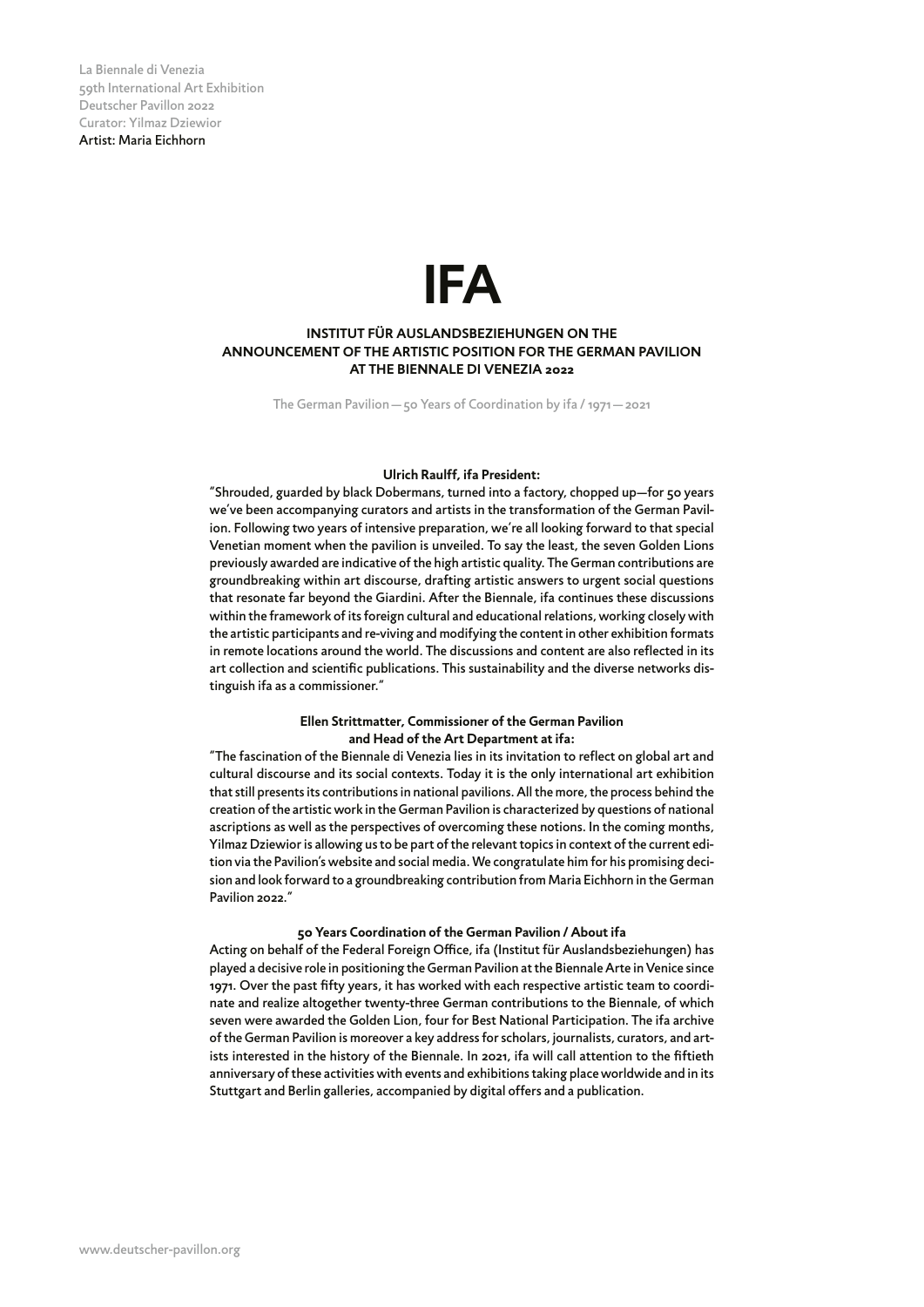> ifa not only makes an important contribution to positioning German artists in international discourse, but is also involved in global networks with biennial actors. It is a founding member of the International Biennial Association (IBA) launched in 2012. Since 1982, in addition to supporting biennials and exhibitions abroad, ifa has also supported artists living in Germany participating in international art biennials, including the main exhibition at the Biennale Arte in Venice. Many artists whose work was exhibited at the Biennale di Venezia are also featured in ifa's worldwide touring exhibitions.

> ifa is Germany's oldest intermediary organization for international cultural relations. Since 1917 it has been promoting peaceful and enriching coexistence between people and cultures worldwide. ifa supports artistic and cultural exchange in exhibition, dialogue, and conference programs, and acts as a center of excellence for international cultural and educational policy. It is part of a global network and relies on sustainable, long-term partnerships. It is supported by the Federal Foreign Office, the state of Baden-Württemberg and its capital Stuttgart.

Press contact: ifa (Institut für Auslandsbeziehungen) Miriam Kahrmann Head of Communications Charlottenplatz 17 70173 Stuttgart T +49 711 2225 105 presse@ifa.de www.ifa.de